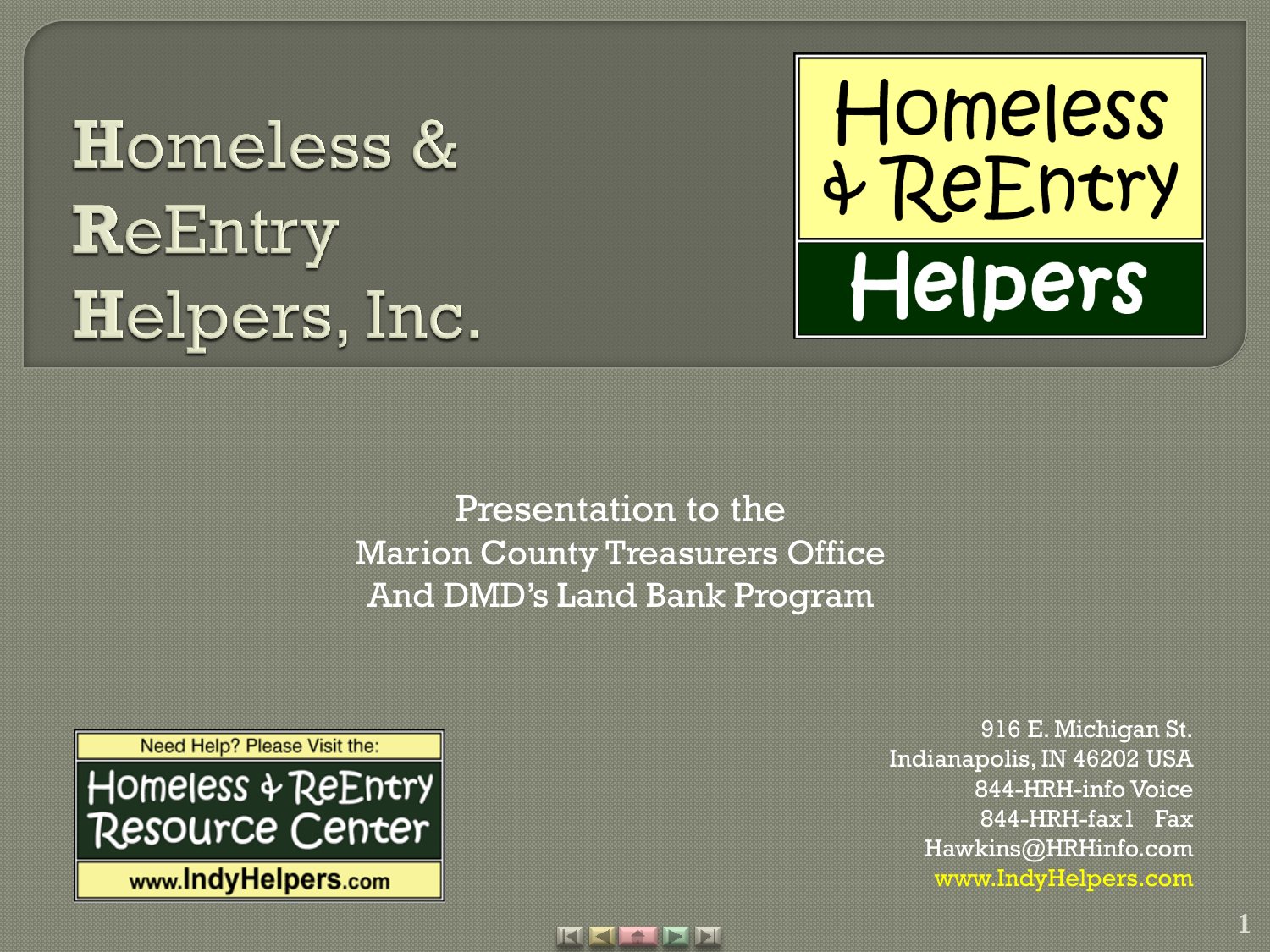

 Two things our community leaders can and should focus on to help the Homeless, Veterans and those ReEntering society from prison:

- Finding and/or creating good paying Jobs
- Finding and/or creating Affordable Housing
- By partnering with the Public and Private sector, the city and county, local investors and HRH can be a big part of the solutions:
	- HRH is using 100% private funds to purchase rehab/landscape all properties
	- HRH is not asking anyone (city, state or federal) for grant monies
	- HRH is not asking for any abatements other tax breaks
	- HRH wants to create long-term, good paying jobs for ReEntry programs
	- HRH wants to create low-income, permanent and transitional housing for the Homeless & ReEntry industry
- **8 By allowing HRH to re-sell some of properties it buys from the cities** Land Bank Program and the Marion County Treasurer's Office:
	- HRH will be able to accomplish its above goals, and more importantly, help the city and county by adding several properties, per month, back to its tax base, as well as add several "tax payers" to its tax base as well.

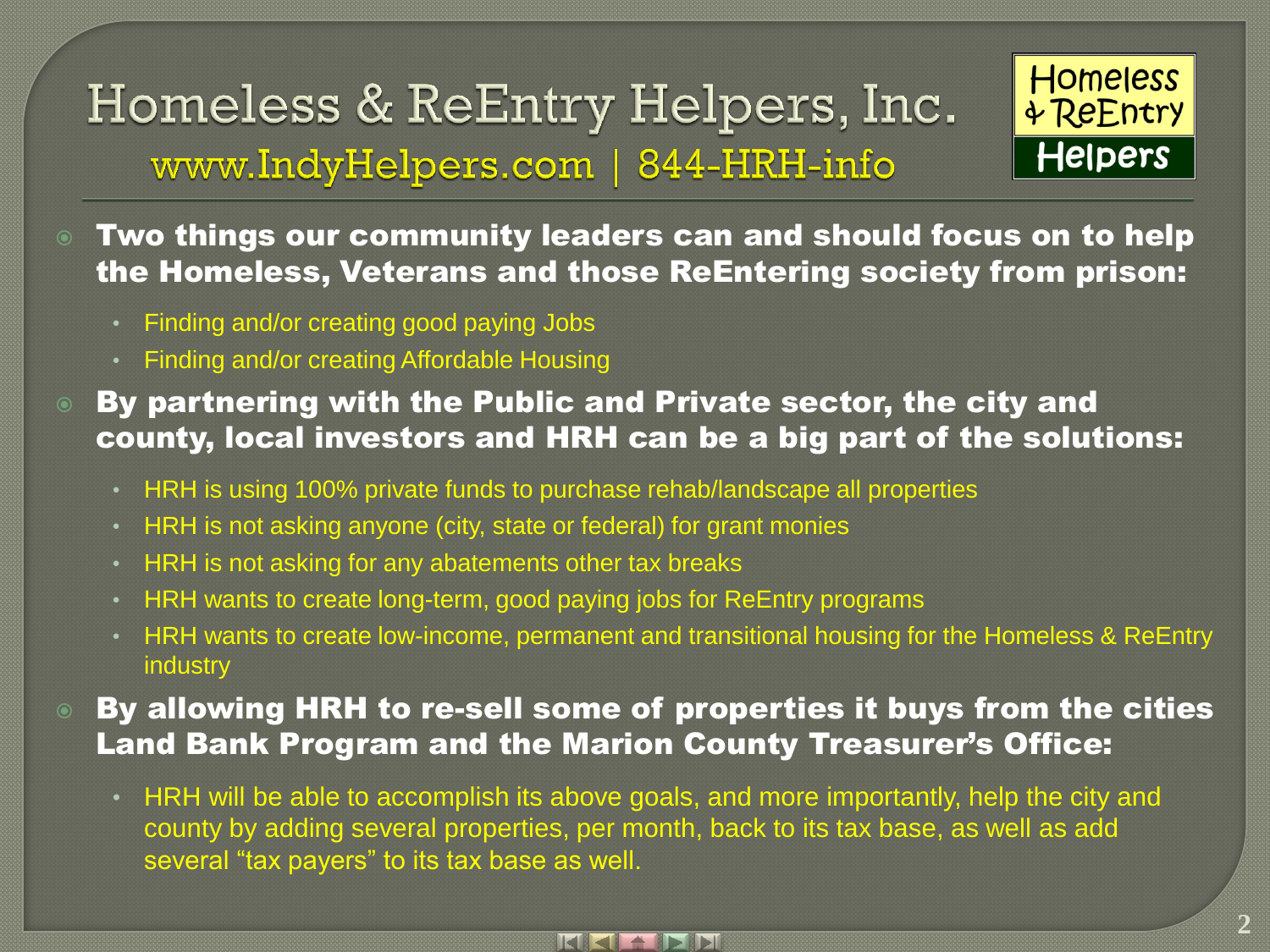

 HRH and its investors have the ability to purchase an average of 20 to 50 properties per month through the City's Non-Profit Surplus Properties, Land Bank, CDC's, and NSP's Programs.

• HRH is also prepared to pay any and all rehabbing costs necessary to bring the properties up to code, making the properties ready to rent, lease, or sell; as well as pay any closing type costs, including securing a quiet title on the properties.

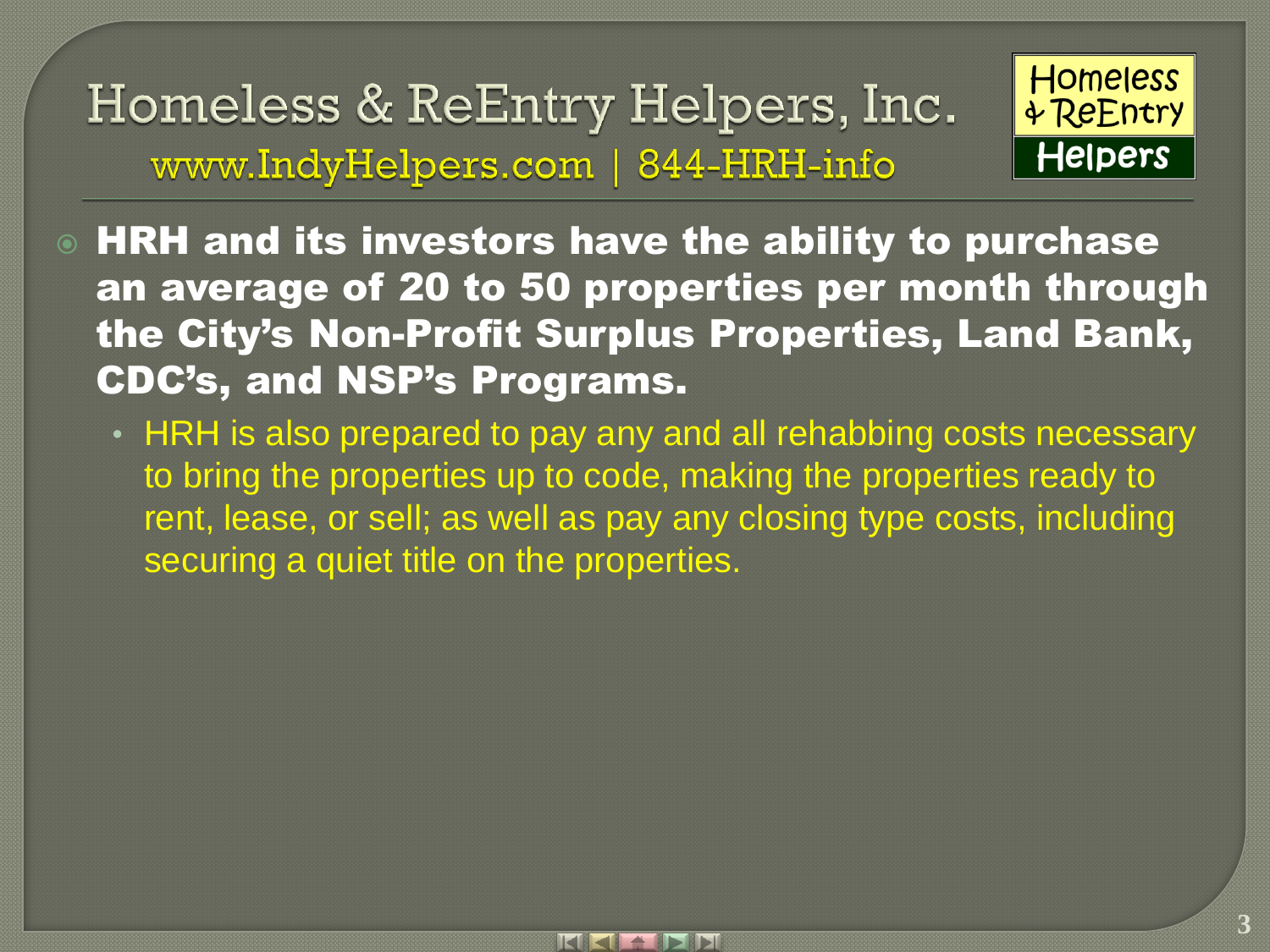

 Since our proposal has been made to the county and the city, and accepted, HRH has purchased:

- **41 properties from the Marion County Treasurer's Surplus Properties Program**
	- **Of which 40 have been completed**
		- **The remaining property we are in the process of taking back for resell.**
- **154 properties from the Cities DMD program**
	- **Of which 148 have been completed and returned to the tax rolls**
		- **The remaining properties are all being worked on except one on E. 30th St.**

 **We have been told that HRH's Partners have completed/rehabbed more properties than all the other non-profits combined (including the CDC's) during the same time period .**

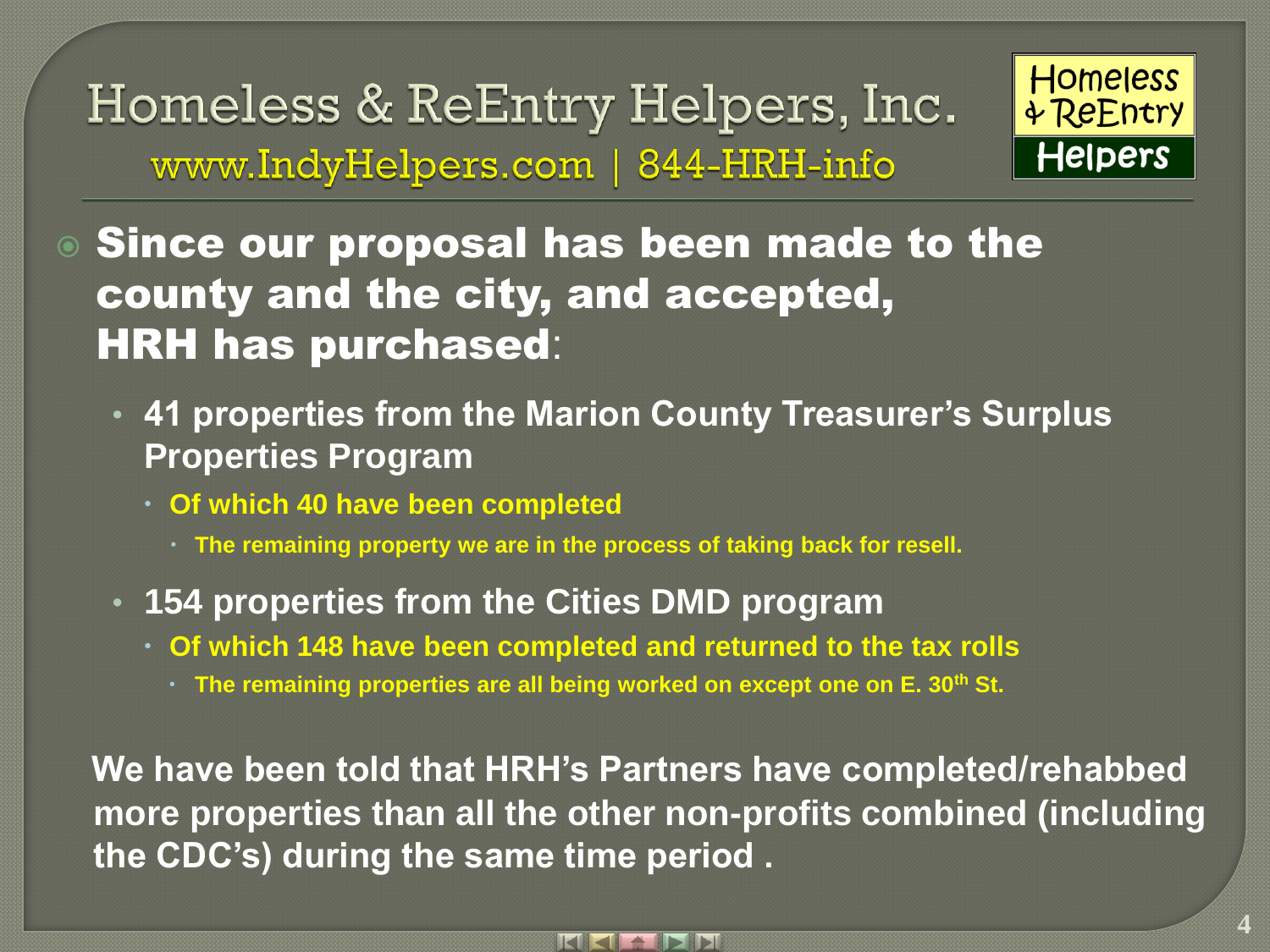

 During initial meetings with the county/city HRH agreed that we would try to:

- **Have 40-50% of the work force rehabbing the properties be ExOffenders or persons in a homeless status**
	- **In fact, almost 70-75% of our work force has been ExOffenders or persons in a homeless status**
- **Make sure that at least 50% of the properties would be used for low-income housing**
	- **In fact, to date, almost 75% of the properties are being used for low-income housing**